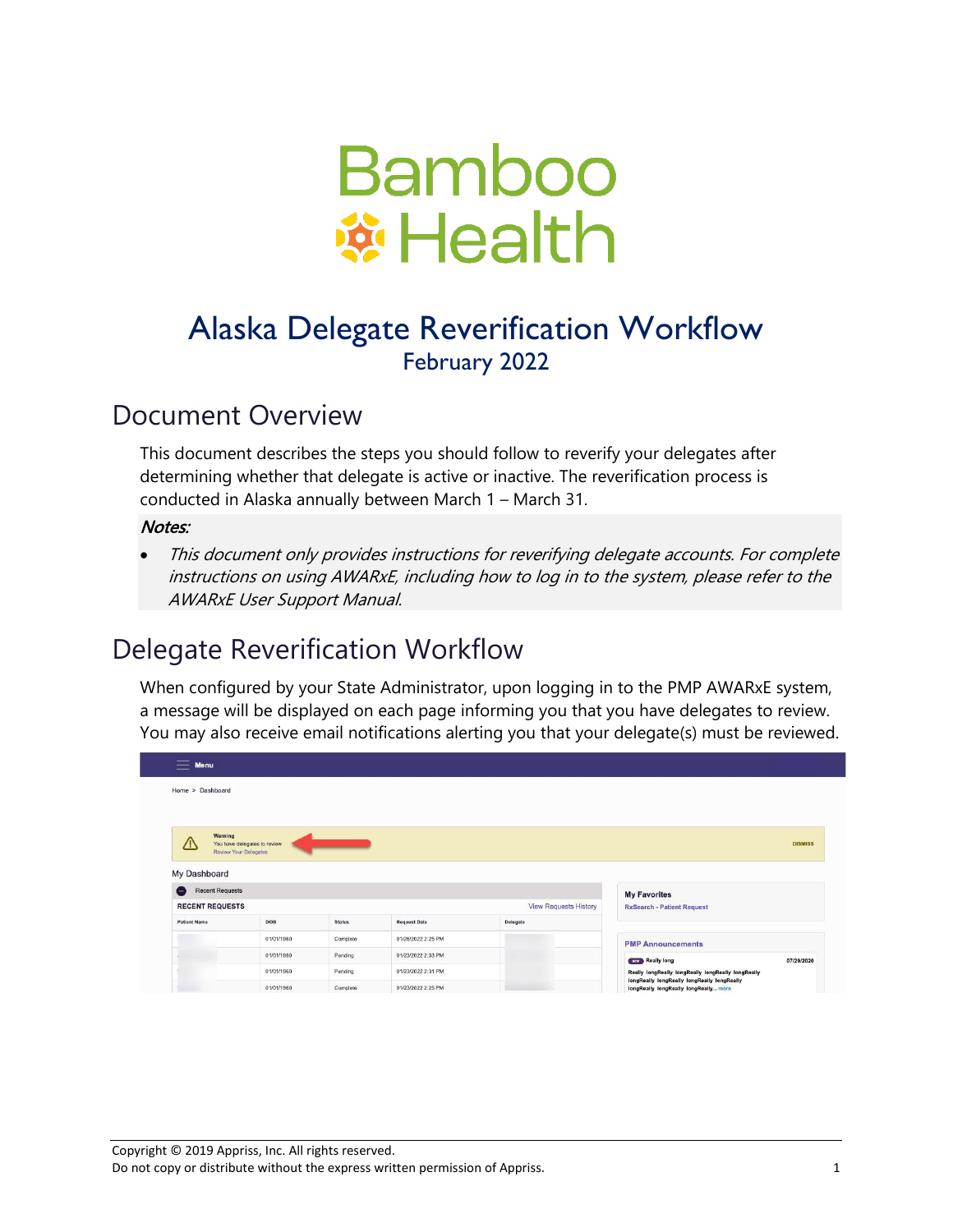In order for these delegates to continue to search the PMP AWARxE database on your behalf, you must determine whether they are still active users and, if so, reverify their accounts.

Note: Delegates who have not been reverified within the confirmation period will be immediately deactivated and placed back into your approval queue with a status of "Pending."

To re-verify a delegate's account:

1. Click the Review Your Delegates link in the warning message shown above; OR click Menu > Delegate Management, located under User Profile.

| <b>Menu</b><br>$\qquad \qquad -$ |                                                       |                        |                                                                         |
|----------------------------------|-------------------------------------------------------|------------------------|-------------------------------------------------------------------------|
| <b>Home</b>                      | <b>RxSearch</b>                                       | Insight                | <b>User Profile</b>                                                     |
| Dashboard                        | <b>Patient Request</b>                                | <b>New Reports</b>     | My Profile                                                              |
| <b>PMP</b> Announcements         | <b>Requests History</b><br><b>Requests Processing</b> | <b>Reports History</b> | Default PMPi States<br>Delegate Management<br>Password Reset<br>Log Out |

The Delegate Management page is displayed.

- Note that your state's annual delegate reverification period is displayed on this page along with the date unverified delegates will be changed to "Pending" status.
- Delegates who have not yet been reviewed are displayed with a status of "Unverified."

|                                                                                                                           | Warning<br>You have delegates to review<br><b>Review Your Delegates</b>       |                                         |                        |                       | <b>DISMISS</b>       |  |
|---------------------------------------------------------------------------------------------------------------------------|-------------------------------------------------------------------------------|-----------------------------------------|------------------------|-----------------------|----------------------|--|
| DELEGATE RE-VERIFICATION: 03/01/2022 - 03/31/2022<br>Unverified Delegates will be changed to pending status on 04/01/2022 |                                                                               |                                         |                        |                       |                      |  |
|                                                                                                                           | <b>Delegate Management</b><br>$Add +$<br>Select a delegate to review details. |                                         |                        |                       |                      |  |
| First                                                                                                                     | Last                                                                          | Role                                    | <b>Delegate Status</b> | <b>Date Requested</b> | <b>Date Verified</b> |  |
|                                                                                                                           |                                                                               | Prescriber Delegate - Unlicensed        | <b>Unverified</b>      | 12/23/2021            | 01/01/2022           |  |
|                                                                                                                           |                                                                               | <b>Prescriber Delegate - Unlicensed</b> | Pending                | 12/23/2021            | 01/01/2022           |  |
|                                                                                                                           |                                                                               | <b>Prescriber Delegate - Unlicensed</b> | Pending                | 12/23/2021            | 01/01/2022           |  |
|                                                                                                                           |                                                                               | Prescriber Delegate - Unlicensed        | Pending                | 12/23/2021            | 01/01/2022           |  |
|                                                                                                                           |                                                                               | Prescriber Delegate - Unlicensed        | Pending                | 12/23/2021            | 01/01/2022           |  |

Note: The annual reverification period is March 1 - March 31. Delegates that have not been reverified by March 31 will be changed to a "Pending" status as of April 1.

2. Click a delegate's name to review that delegate's information.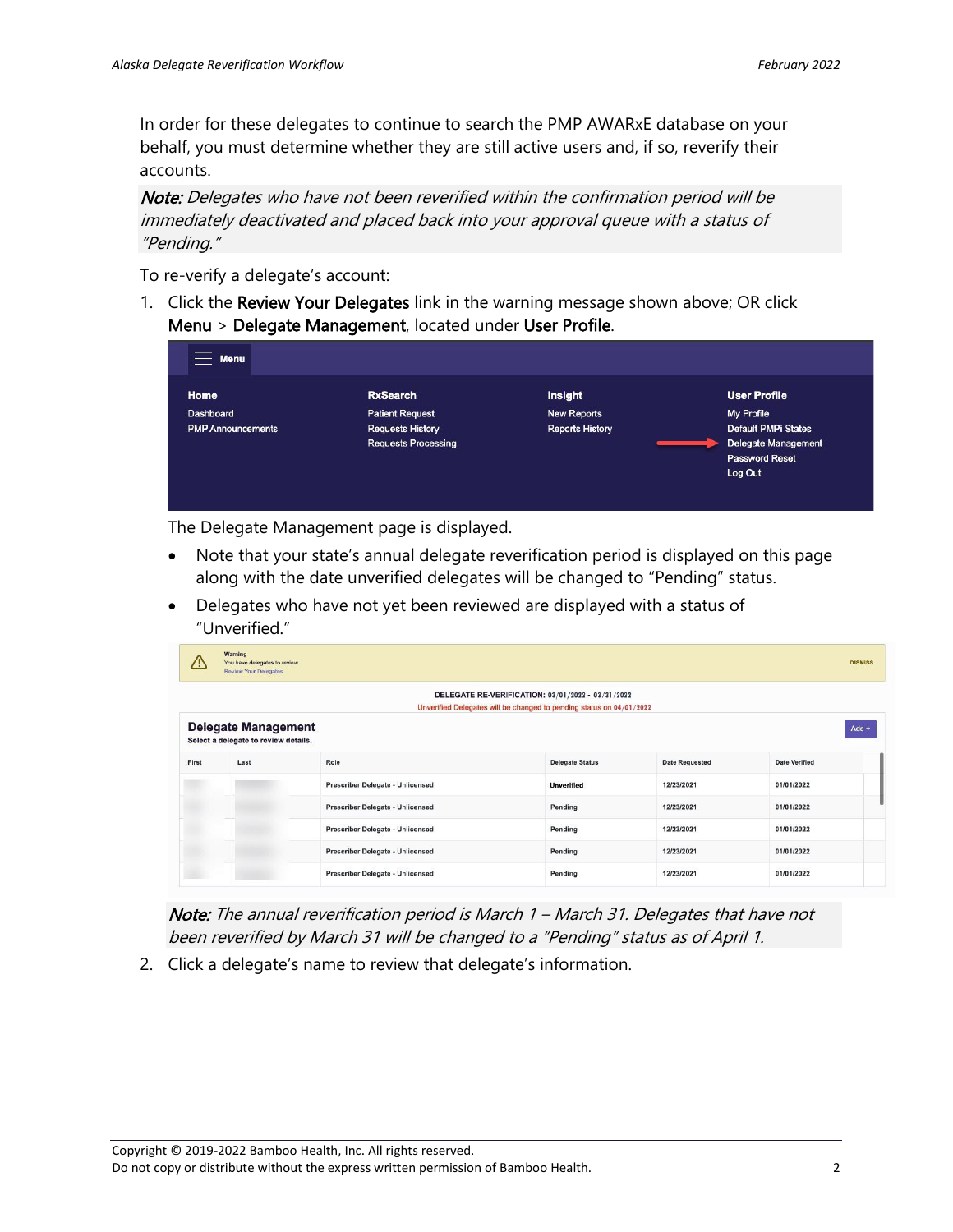#### The delegate's information is displayed below your list of delegates.

|                                                                                                             |                                                                    |                                         | DELEGATE RE-VERIFICATION: 03/01/2022 - 03/31/2022<br>Unverified Delegates will be changed to pending status on 04/01/2022 |                                                                                                                                         |                                |  |
|-------------------------------------------------------------------------------------------------------------|--------------------------------------------------------------------|-----------------------------------------|---------------------------------------------------------------------------------------------------------------------------|-----------------------------------------------------------------------------------------------------------------------------------------|--------------------------------|--|
|                                                                                                             | <b>Delegate Management</b><br>Select a delegate to review details. |                                         |                                                                                                                           |                                                                                                                                         | $Add +$                        |  |
| First                                                                                                       | Last                                                               | Role                                    | <b>Delegate Status</b>                                                                                                    | <b>Date Requested</b>                                                                                                                   | Date Verified                  |  |
|                                                                                                             |                                                                    | <b>Prescriber Delegate - Unlicensed</b> | <b>Unverified</b>                                                                                                         | 12/23/2021                                                                                                                              | 02/22/2022                     |  |
|                                                                                                             |                                                                    | <b>Prescriber Delegate - Unlicensed</b> | Pending                                                                                                                   | 12/23/2021                                                                                                                              | 01/01/2022                     |  |
|                                                                                                             |                                                                    | Prescriber Delegate - Unlicensed        | Pending                                                                                                                   | 12/23/2021                                                                                                                              | 01/01/2022                     |  |
|                                                                                                             |                                                                    | <b>Prescriber Delegate - Unlicensed</b> | Pending                                                                                                                   | 12/23/2021                                                                                                                              | 01/01/2022                     |  |
|                                                                                                             |                                                                    | Prescriber Delegate - Unlicensed        | Pending                                                                                                                   | 12/23/2021                                                                                                                              | 01/01/2022                     |  |
|                                                                                                             |                                                                    |                                         |                                                                                                                           |                                                                                                                                         |                                |  |
|                                                                                                             | <b>Tod Ian Personson</b>                                           |                                         |                                                                                                                           |                                                                                                                                         | Remove<br><b>Verify Status</b> |  |
| Registration Approval Date: 12/23/2021                                                                      |                                                                    | Delegate (approved)                     |                                                                                                                           | 3 Supervisors                                                                                                                           |                                |  |
| Prescriber Delegate - Unlicensed<br>Role:<br>Phone:<br>1@gmail.com (Verified)<br>Email:<br>Address:<br>. KY |                                                                    |                                         | <b>Personal DEA</b>                                                                                                       |                                                                                                                                         | <b>Tod Test (approved)</b>     |  |
|                                                                                                             |                                                                    |                                         |                                                                                                                           | <b>National Provider ID</b><br><b>Tod Test (pending)</b><br>Adam 09 barnatt taun 04 @amail aam<br>0 Delegates<br><b>Badge (invalid)</b> |                                |  |
|                                                                                                             |                                                                    |                                         |                                                                                                                           |                                                                                                                                         |                                |  |
| Date of Birth:                                                                                              |                                                                    |                                         |                                                                                                                           |                                                                                                                                         |                                |  |
|                                                                                                             |                                                                    |                                         |                                                                                                                           |                                                                                                                                         |                                |  |
|                                                                                                             |                                                                    | <b>Drivers license (invalid)</b>        |                                                                                                                           | <b>Healthcare Specialty</b>                                                                                                             |                                |  |

- 3. Review the delegate's account to determine whether they are still active.
	- a. If the delegate is still active, click Verify Status.

The delegate's status changes to "Approved," and they can continue to search the PMP AWARxE database and run reports on your behalf.

OR

b. If the delegate is inactive, click Remove.

The delegate's status changes to "Pending," and they will be unable to search the PMP AWARxE database and run reports on your behalf.

Note: If a delegate has been placed in "Pending" status, either by you or by default as a result of missing the reverification deadline, you can reactivate their account at any time by clicking their name to view their information and then clicking Approve on their information card.

|                                                                                                                                                                                                                                                                         | Reject<br>Approve                                                                 |  |
|-------------------------------------------------------------------------------------------------------------------------------------------------------------------------------------------------------------------------------------------------------------------------|-----------------------------------------------------------------------------------|--|
| Delegate (pending)<br><b>Personal DEA</b>                                                                                                                                                                                                                               | 2 Supervisors<br><b>Tod Test (pending)</b><br>+sup01@gmail.com                    |  |
| <b>National Provider ID</b><br><b>Badge (invalid)</b>                                                                                                                                                                                                                   | <b>Tod Test (pending)</b><br>below 02 home of the unOE @ small com<br>0 Delegates |  |
| Drivers license (invalid)                                                                                                                                                                                                                                               | <b>Healthcare Specialty</b>                                                       |  |
| <b>Professional license (invalid)</b><br>with the contract of the contract of the contract of the contract of the contract of the contract of the contract of the contract of the contract of the contract of the contract of the contract of the contract of the contr |                                                                                   |  |
|                                                                                                                                                                                                                                                                         |                                                                                   |  |